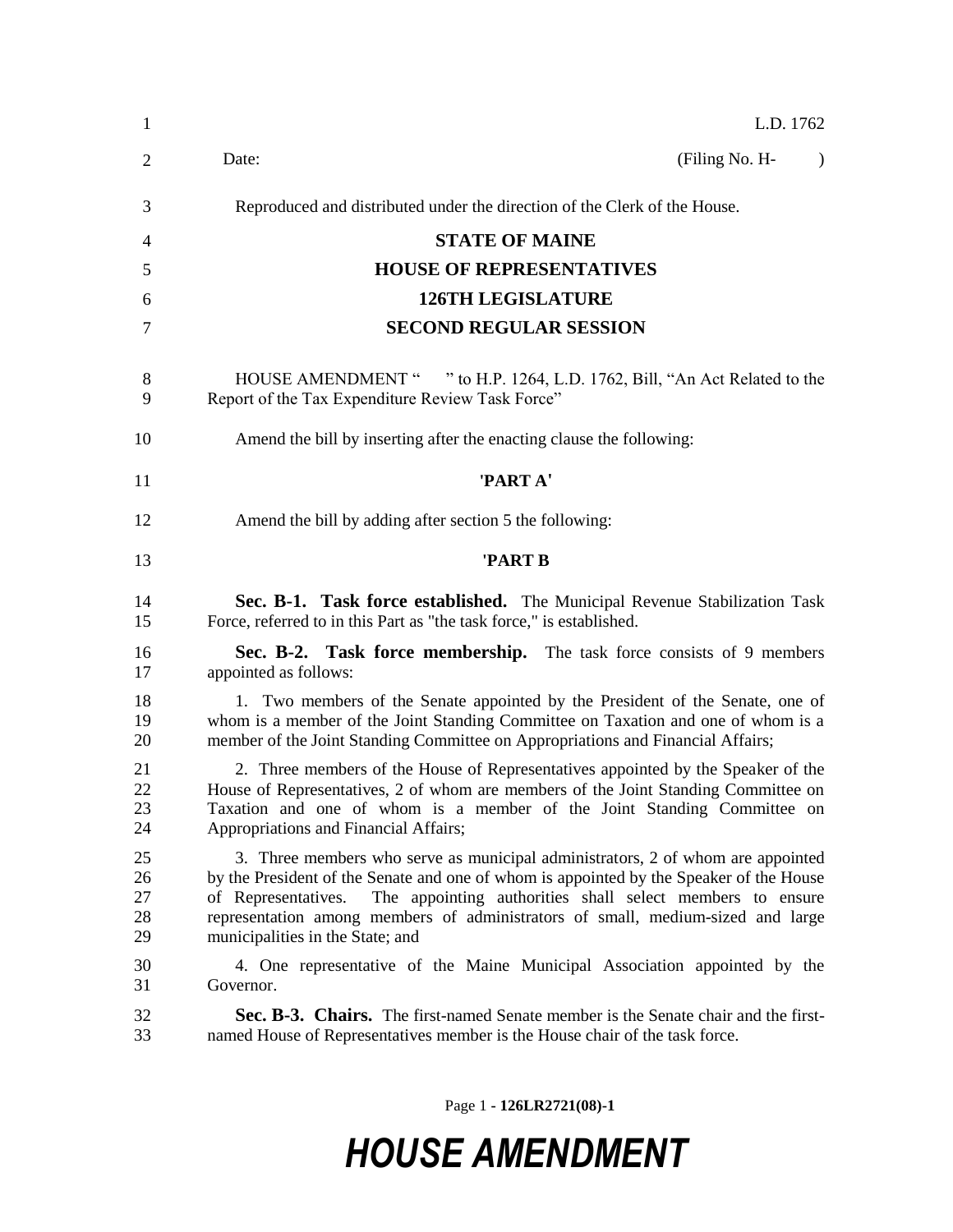**Sec. B-4. Appointments; convening of task force.** All appointments must be 2 made no later than 30 days following the effective date of this Part. The appointing<br>3 authorities shall notify the Executive Director of the Legislative Council once all authorities shall notify the Executive Director of the Legislative Council once all appointments have been completed. After appointment of all members, the chairs shall call and convene the first meeting of the task force. If 30 days or more after the effective date of this Part a majority of but not all appointments have been made, the chairs may request authority and the Legislative Council may grant authority for the task force to meet and conduct its business.

 **Sec. B-5. Duties.** The task force shall conduct an in-depth review of the current method of financing municipal services set forth in the Maine Revised Statutes, Title 30-A, section 5681 and shall develop recommendations to amend the method of municipal funding to establish a more sustainable and stable method of municipal funding that permits municipalities to engage in long-range planning and encourages economic development that will benefit the citizens of the State. As part of its review, the task force shall give specific consideration to the time frame during which a municipality in the State must craft its fiscal year budget and shall consider proposals to revise the method of municipal funding, including but not limited to proposals to:

 1. Build into the method of municipal funding incentives for municipalities to promote economic development and create economic opportunity; and

 2. Shift to other units of government or eliminate certain municipal requirements and services.

 **Sec. B-6. Staff assistance.** The Legislative Council shall provide necessary staffing services to the task force.

 **Sec. B-7. Report.** No later than December 3, 2014, the task force shall submit a report that includes its findings and recommendations, including suggested legislation, to 26 the joint standing committee of the Legislature having jurisdiction over appropriations and financial affairs. After receipt and review of the report, the joint standing committee may submit to the First Regular Session of the 127th Legislature a bill concerning the subject of the report.'

- Amend the bill by relettering or renumbering any nonconsecutive Part letter or section number to read consecutively.
- 

## **SUMMARY**

 This amendment amends the bill to establish the Municipal Revenue Stabilization Task Force, which is directed to conduct an in-depth review of the current method of state-municipal revenue sharing and to develop recommendations to establish a more sustainable and stable method of municipal funding that permits municipalities to engage in long-range planning and encourages economic development that will benefit the citizens of the State. As part of its review, the task force is directed to give specific consideration to the time frame during which municipalities must craft their fiscal year budgets and to consider, among others, proposals to build into the method of municipal funding incentives for municipalities to promote economic development and create economic opportunity and to shift to other units of government or eliminate certain

Page 2 **- 126LR2721(08)-1**

## *HOUSE AMENDMENT*